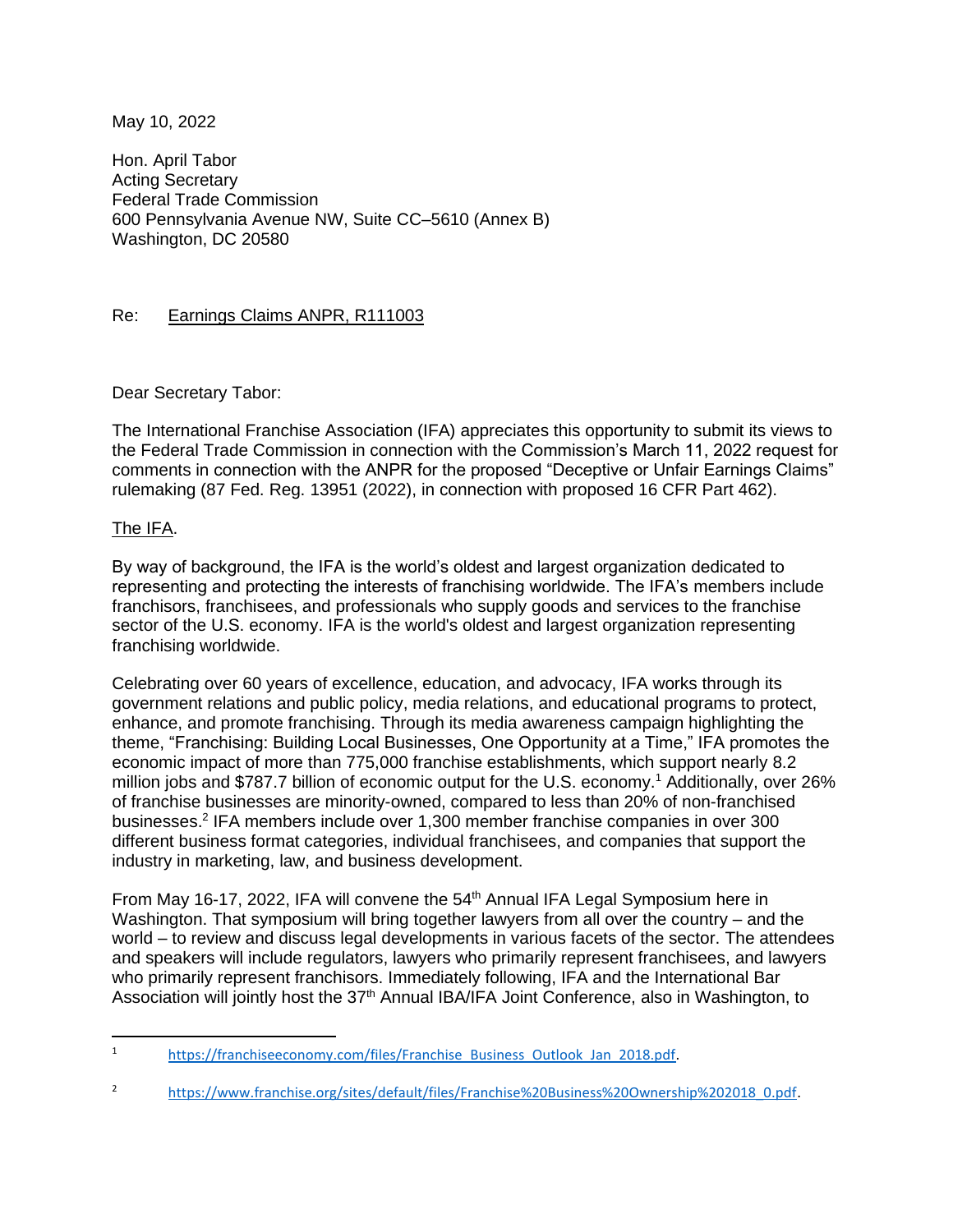Hon. April Tabor Federal Trade Commission Re: Earnings Claims ANPR, R111003 May 10, 2022 Page 2

further address cross-border issues, regulatory considerations, and other international aspects of the franchise sector.<sup>3</sup>

We note these details to illustrate a key point: the franchise sector of the US economy, and indeed the global economy, *is highly regulated, highly professional, and dedicated to the betterment of the sector*.

# The ANPR

We note that the proposed rulemaking is intended to clarify and codify into a trade regulation rule the Commission's past challenges to deceptive earnings claims in a wide range of areas in the U.S. economy. These include "multilevel marketing schemes that lure in aspiring entrepreneurs, false marketing from for-profit schools targeted at hopeful students, or deceptive representations from "gig" platforms that draw workers," as articulated by Chair Khan in her written statement of Feb. 17, 2022, accompanying the ANPR. Commissioner Slaughter also noted in her statement that a significant thrust behind the proposed rule is to address false earnings claims directed at workers in the relatively unregulated gig economy including schemes targeting workers during (and in the recovery from) the COVID-19 pandemic. 87 Fed. Reg. at 13957. Commission Wilson noted in her statement that there are "significant information asymmetries between consumers and the entities that make earnings claims." Id. at 13958.

IFA observes that these unregulated areas of the economy merit attention and, where the Commission finds fraudulent schemes to deceive workers through false earnings claims, IFA applauds the Commission's efforts to exercise its Section 5 authority to investigate and remediate those wrongful actions.

Again, we note this point to *contrast the types of activities to which the proposed Earnings Claim rulemaking is directed with the highly regulated franchise sector*.

## The Franchise Sector

The franchise sector of the U.S. economy, of course, is already highly regulated by the Commission and also at the state level. The Commission's Franchise Rule, 16 CFR Part 436, is well-established and properly credited with accomplishing its primary purpose: providing, through the disclosure requirements that have been in place for over four decades, relevant, comprehensive, and material information to prospective franchisees.

Franchisors are also highly regulated at the state level. In fourteen states, "registration" laws require a franchisor to apply for and obtain state approval – on an annual basis – before offering or awarding franchises in that state. Other states also require disclosure and in some cases registration of a similar nature (e.g., under state business opportunity laws).

<sup>3</sup> IFA and the ABA each conduct an annual legal symposium in this area. Additional symposia are conducted through the International Bar Association as well as Asian, Canadian, and European bar groups.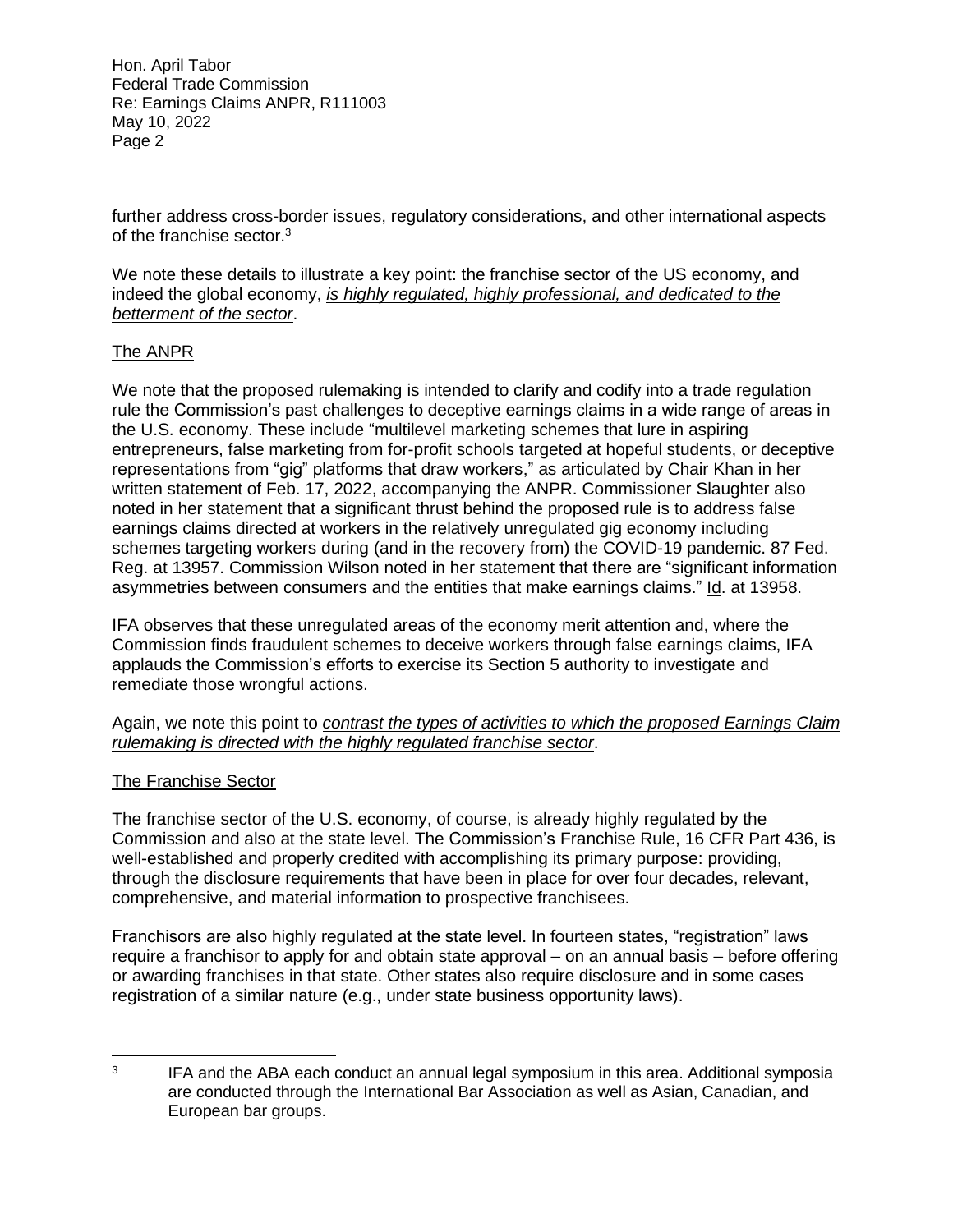Hon. April Tabor Federal Trade Commission Re: Earnings Claims ANPR, R111003 May 10, 2022 Page 3

In most of the "registration states," examiners review franchisors' applications for approval. In many instances, state examiners provide comments to and ask for changes in franchisors' Franchise Disclosure Documents (FFDs). 4

Of particular relevance to this rulemaking is that state examiners typically carefully scrutinize, comment upon, and sometime request changes to the financial performance representations that franchisors include in their  $FDDs<sup>5</sup>$ .

### Questions Raised in the ANPR Request for Comments.

IFA wishes to address two questions posed in the request for comments: Questions 18 and 19.

Question 18 asked whether the proposed Earnings Claims Rule should exempt businesses covered by the FTC Franchise Rule.

- IFA believes that Financial Performance Representations (FPRs) the term used under 16 CFR § 436.5(s) – are already properly and appropriately regulated in the Franchise Rule. As noted above, the franchise sector is highly regulated, highly professionalized, and already well-versed in the rules concerning the proper preparation and disclosure of FPR details.
- Of course, the Commission is conducting its decennial review of the Franchise Rule. Consequently, the Commission may determine that it is appropriate to change or adjust its regulatory approach to FPRs. However, *IFA does not believe that an additional layer of regulation under the Earnings Claim Rule, as applied to businesses already regulated*

State regulators are also frequently speakers at legal symposia on the topic and provide their views with respect to the proper preparation and disclosure of FPRs. *See e.g.,* Dale Cantone, Lulu Gomez, and David Gurnick, "Promises, Promises: Financial Performance Representations - Advanced Issues," ABA 43rd Annual Forum on Franchising (2020) (https://www.americanbar.org/content/dam/aba/events/franchising/2020/w16.pdf).

<sup>5</sup> A 2017 study showed that most franchisors were providing FPRs in their disclosure documents. The percentage of franchisors that included an FPR rose from just over 50% in 2014 to two-thirds by 2017. *See* Anya Nowakowski, "Financial Performance Representation: Market Demand Pushing for Higher Levels of Transparency," "FRANdata and the IFA Franchise Education and Research Foundation" (April 2017) (https://www.franchise.org/sites/default/files/2017-Financial\_Performance\_Representations\_final.pdf).

<sup>&</sup>lt;sup>4</sup> State regulators supplement the state statutes and regulations with policies that they apply, including those adopted by the North American Securities Regulators' Association (NASAA). Of particular relevant to this matter, NASAA adopted a commentary on financial performance representations in franchising in May 2017 that is widely applied by state regulators when they review FPRs in franchisors' FDDs.